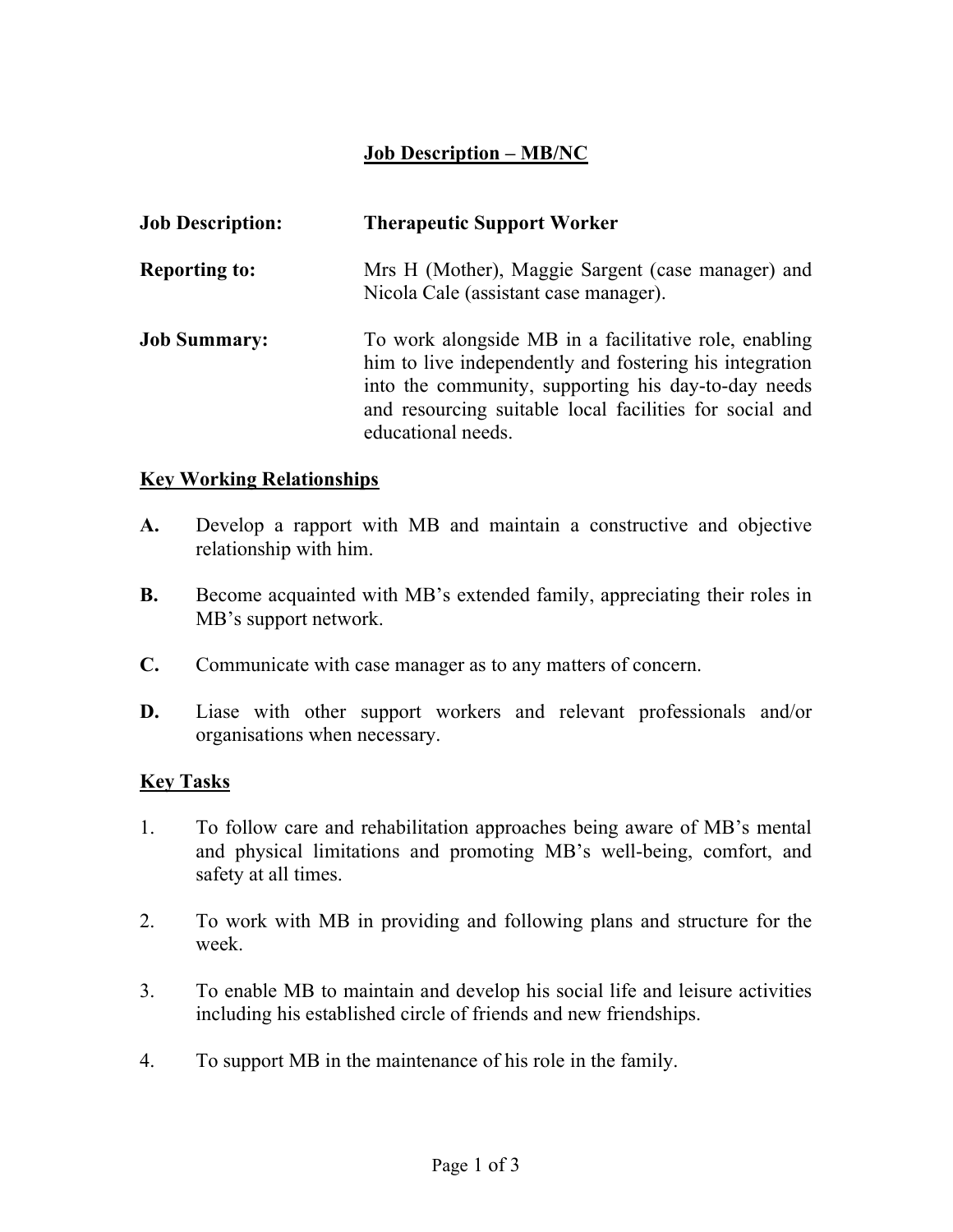- 5. To communicate with family members and relevant professionals as necessary.
- 6. To support MB in the use of communication aids and speech.
- 7. To communicate with and support other support workers in the team, taking responsibility for the completion of the daily on shift administration and paperwork necessary in this post.

## Main Duties and Responsibilities

- 1.1 Ensure awareness of the repercussion and problems caused by MB's brain injury and diabetes.
- 1.2 Allow MB a freedom of choice within a safe parameter; guide MB in such a way as to enable him to make his own decisions.
- 1.3 Maintain a positive yet realistic approach to MB offering support and encouragement when needed.
- 1.4 Be aware of exercises and techniques recommended by therapists working with MB and establish a routine in daily life with MB using these.

\* \* \* \*

2.1 Assist MB to plan activities and routines using memory aids, e.g. diary, whiteboards, so all involved are aware and MB is able to remind himself.

\* \* \* \*

- 3.1 Be prepared to drive/escort MB to activities as needed.
- 3.2 Encourage MB to participate in activities and take part yourself when appropriate.
- 3.3 Investigate local resources and establish communication networks to find appropriate activities to undertake with MB.

\* \* \* \*